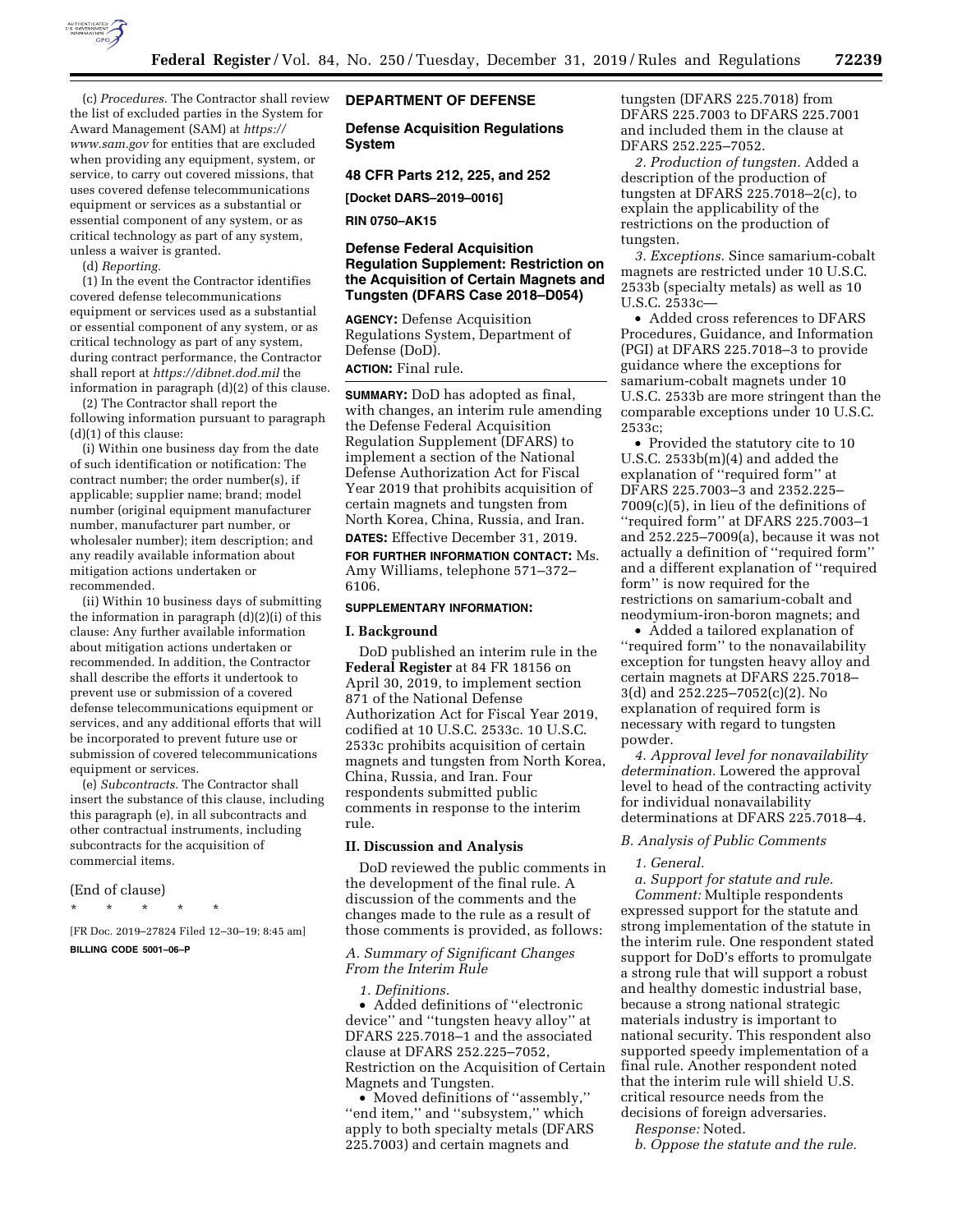*Comment:* One respondent opposed 10 U.S.C. 2533c because the respondent believed that meaningful reform is necessary to mitigate U.S. reliance on foreign-sources critical minerals. This respondent recommended that DoD withdraw the interim rule to allow reasonable opportunity for the Administration to implement its recently published plan to reduce reliance on critical minerals from adversaries.

*Response:* DoD is required to comply with 10 U.S.C. 2533c. Specific comments with regard to implementation of the statute will be addressed in more detail in the following analysis.

*c. Relationship to specialty metal regulations.* 

*Comment:* Most respondents welcomed the use of procedures from the specialty metals regulations, to the extent that the laws are comparable. One respondent stated that this will generally support quick and fair implementation of the law. According to this respondent, because the new statute at 10 U.S.C. 2533c closely mirrors the language on specialty metals at 10 U.S.C. 2533b, the interim rule appropriately uses the procedures from the specialty metals clause, and will be better in implementation for it, because use of existing procedures minimizes adjustments for suppliers and for DoD. This respondent also stated that DoD should recognize that Congress's intent was for the two laws to operate in a complementary fashion.

Several respondents recommended defining the term ''produce'' more in line with the definition of ''produce'' from the specialty metals clause (see discussion at section 3.).

One respondent was of the opinion that this interim rule conflicts with other Federal rules, because samariumcobalt magnets are already controlled by the specialty metals statute, and this rule established new restrictions for samarium-cobalt magnets for contractors that already comply with specialty metals requirements. According to this respondent, the statute and implementing regulations set in place new and contradictory prohibitions for those critical magnets that may have undesirable and unintended consequences.

*Response:* To the extent that the new statute parallels the specialty metals statute, it makes sense to implement the statute in a way that is comparable.

To the extent that the new statute imposes new restrictions on samariumcobalt magnets, those restrictions must be applied in a way that harmonizes with the specialty metals restrictions,

while fully implementing the new statute. There are other instances of overlapping restrictions (*e.g.,* ball and roller bearings may be made from specialty metals), in which case a crossreference is included to remind affected parties of the need to comply with both sets of restrictions (see DFARS 225.7009–2(b) and 252.226–7016(e)). A similar cross-reference to the specialty metal restrictions was included in the interim rule at DFARS 225.7018–2(c) (now 225.7018–2(b)(2)) and DFARS 252.225–7052(b)(3) (now 252.225– 7052(b)(2)(ii)). This rule also reformats the explanation of the term ''required form'' for specialty metals and provides a new explanation as to the meaning of ''required form'' when applied to magnets. In addition, some pointers to the DFARS PGI have been added to provide additional guidance on the interrelationship of certain exceptions to the specialty metals restrictions on samarium-cobalt magnets in 10 U.S.C. 2033b and the new restrictions on samarium-cobalt magnets in 10 U.S.C. 2533c.

*2. Covered materials.* 10 U.S.C. 2533c defines ''covered material'' to mean samarium-cobalt magnets, neodymiumiron-boron magnets, tungsten metal powder, and tungsten heavy alloy or any finished or semi-finished component containing tungsten heavy alloy.

*a. Remove samarium-cobalt magnets from the rule.* 

*Comment:* One respondent recommended removing samariumcobalt magnets from the interim rule and considering ways to strengthen compliance for those magnets in accordance with the specialty metals statute, rather than regulating the same commodities through two separate regulatory instruments.

*Response:* Samarium-cobalt magnets are covered by both 10 U.S.C. 2533b (specialty metals) and 10 U.S.C. 2533c, implemented under this rule. 10 U.S.C. 2533c applies specific separate prohibitions to samarium cobalt magnets, which must be harmonized with the restrictions of 10 U.S.C. 2533b. The specialty metals statute is generally more stringent than 10 U.S.C. 2533c, requiring melt or production in the United States or a qualifying country, rather than just prohibiting melt or production in certain covered countries (North Korea, China, Russia, and Iran). However, if an exception to 10 U.S.C. 2533b, such as nonavailability from the United States or a qualifying country, applies, then the requirement to not buy a samarium-cobalt magnet melted or produced in a covered country remains in effect, unless a magnet melted or

produced in any country except a covered country is also nonavailable.

*b. Define* ''*tungsten heavy alloy.*'' *Comment:* One respondent requested confirmation that ''tungsten heavy alloy'' means ASTM B–777 tungsten alloys.

*Response:* DoD has added a definition of ''tungsten heavy alloy'' so that it is clear whether a particular tungsten product is subject to the restrictions of 10 U.S.C. 2033c. In this final rule, ''tungsten heavy alloy'' is defined at DFARS 225.7018–1 and the associated clause at DFARS 252.225–7052. The definition recognizes two standards for specific classes of tungsten heavy alloy: ASTM B777 and SAE–AMS–T–2104. However, the definition also recognizes that there may be variants of tungsten heavy alloy that do not meet one of the standards for a specified class of tungsten heavy alloy, but are nevertheless in the tungsten heavy alloy family if the material contains at least 90 percent tungsten, combined with other metals such as nickel-iron or nickel-copper, and has a density of at least 16.5 g/cm3.

*c. Add* ''*tantalum.*''

*Comment:* One respondent recommended adding tantalum as a covered material, because this requirement is in the Senate and House versions of the NDAA for FY 2020 and is therefore ''virtually certain to become law soon.''

*Response:* DoD is unable to include tantalum in the DFARS until a law is enacted amending 10 U.S.C. 2533c to add tantalum as a covered material.

*3. Melted or produced.* With some exceptions, 10 U.S.C. 2533c prohibits procuring any covered material ''melted or produced'' in any covered country. *a. Define* ''*melted.*''

*Comment:* One respondent requested confirmation that ''melted'' means ''Converting a metal stock to liquid form for the purpose of forming shapes that can subsequently undergo further processing into further forms.''

*Response:* The dictionary definition of ''melted'' is sufficiently clear, without need for further definition.

*b. Coverage point for magnets. Comment:* One respondent stated that the coverage point in the interim rule for magnets is correct and wellconsidered, *i.e.,* the melting of samarium with cobalt to produce the samarium-cobalt alloy or melting of neodymium with iron and boron to produce the neodymium-iron-boron alloy, and all subsequent phases of production of the magnets shall not occur in a covered nation. According to this respondent, although the first few steps of the supply chain for these rare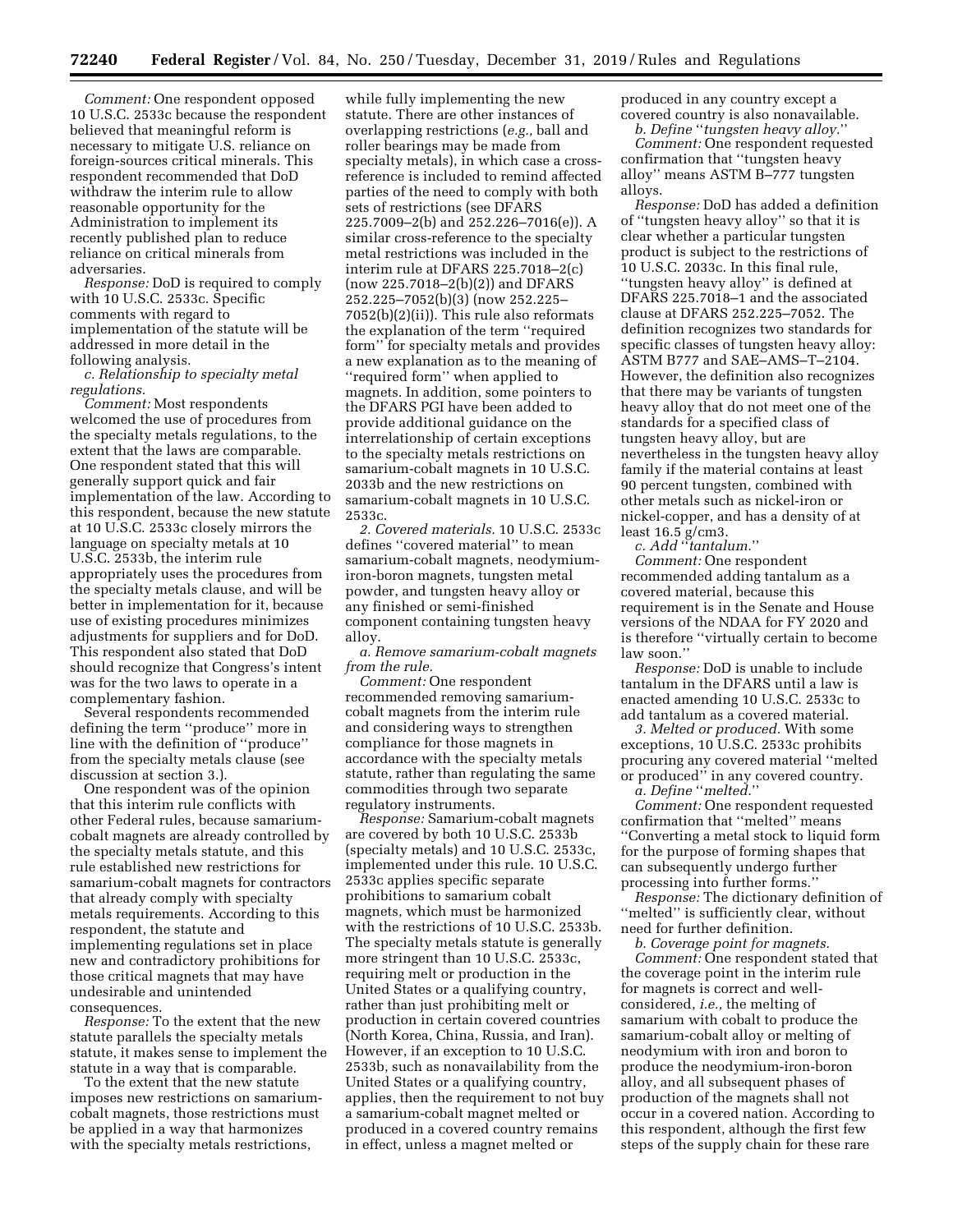earth magnets are overwhelmingly reliant on Chinese sources, for alloy and magnet manufacturing there is a robust and competitive non-Chinese market capable of meeting supply needs of DoD and of the commercial marketplace.

*Response:* DoD selected this coverage point for magnets as being in compliance with the statutory prohibition on the melting and production of magnets in a covered country.

*c. Meaning of* ''*produced*'' *for tungsten.* 

*Comment:* Several respondents noted that the rule did not address the production process for tungsten. One respondent provided further details with regard to production of tungsten. According to the respondent, tungsten metal powder and tungsten heavy alloy are not manufactured through a melting process, but through production processes in which the dissolution/ digestion process of converting tungsten ore and ammonium paratungstate into refined tungsten powder are the key, value added ''melt-equivalent'' steps. Therefore, the respondent suggested defining ''produce'' for tungsten (similar to the definition in the specialty metals clause) as (i) atomization; (ii) calcination and reduction into powder; or (iii) final consolidation of non-melt derived metal powders.

*Response:* This recommended description of the production of tungsten and tungsten heavy alloy has been added in the final rule at DFARS 225.7018–2(c) and in the clause DFARS 252.225–7052.

*d. Meaning of* ''*produced*'' *for tantalum.* 

*Comment:* One respondent also addressed the production processes of tantalum.

*Response:* This comment is outside the scope of this case, because tantalum is not a covered material under 10 U.S.C. 2533c.

*4. Nonavailability determination.* 10 U.S.C. 2533c provides an exception if the Secretary of Defense determines that covered materials of satisfactory quality and quantity, in the required form, cannot be procured as and when needed at a reasonable price.

*a. Appropriate approval level for nonavailability determinations.* 

*Comment:* One respondent considered the nonavailability determination process in the interim rule to be workable and appropriate. According to this respondent, DoD has struck a smart balance in determining the officials that can issue a nonavailability determination. The respondent recommended that DoD should retain

this level of accountability in the final rule.

Another respondent with a less optimistic view on the availability of covered materials from non-Chinese sources considered the nonavailability determination process in the interim rule to be unnecessarily complex and burdensome. According to this respondent, limiting authority to grant individual determinations to five officials other than the Secretary of Defense and limiting the class nonavailability determination to one additional official is unwarranted and will grind the acquisition process to a halt. This respondent recommended that the Secretary of Defense make a nonavailability determination that applies to all DoD procurements, or grant contracting officers the authority to make nonavailability determinations, with both options relying on Federal Government studies and reports to date. This respondent was of the opinion that DoD does not have to immediately cut off the supply chain of critical minerals and cause major disruptions.

*Response:* In this final rule, DoD has made the head of the contracting activity the approving official at DFARS 225.7018–4(a) for individual nonavailability determinations, and does not limit further redelegation of this authority. However, USD(A&S)DASD for Industrial Policy still requires a copy of each individual nonavailability determination with supporting documentation and notification when individual waivers are requested, but denied. Because of the significant impact that a class determination of nonavailability may have, DoD has retained accountability at the USA(A&S) level and has made no changes to the requirements of the interim rule at DFARS 225.7018–4(b). *b. Criteria.* 

*Comment:* One respondent recommended that DoD should clarify the process and criteria for nonavailability determinations and explain to contractors what information DoD may require in support of such determinations.

*Response:* There are currently many source restrictions that allow an exception for nonavailability (such as the Buy American statute, the Berry Amendment at 10 U.S.C. 2533a, the specialty metal restrictions at 10 U.S.C. 2533b, and various appropriations act domestic source restrictions). This determination is not substantively different. As specified at DFARS 225.7018–3(d), the restriction does not apply if the authorized agency official concerned determines that ''compliant covered materials of satisfactory quality and quantity, in the required form, cannot be procured as and when needed at a reasonable price.'' Any entity seeking a nonavailability determination must provide the Government with sufficient data and a rationale to justify such a determination.

*c. Public notice.* 

*Comment:* One respondent suggested that the nonavailability procedures can be improved by requiring expanded public notice to potential suppliers for nonavailability determinations both for class determinations and individual determinations. The respondent also recommended a mechanism for suppliers to appeal to DoD when they believe that a determination has been wrongly granted or has been rendered superfluous by the establishment of a new compliant source of supply.

*Response:* In an effort to balance the complexity and burden of the process against the expected benefits of additional public scrutiny and input, DoD considers that the requirements of the interim rule for publication of a notice of class determinations on the Federal Business Opportunities website is sufficient.

*5. Flowdown.* 

*Comment:* One respondent stated that DoD should clarify whether or not it is mandatory to flow down the clause at DFARS 252.225–7052.

*Response:* The interim rule does not require flowdown of the clause at DFARS 252.225–7052, because the intent was that the prime contractor is responsible for delivery of a compliant product. However, since 10 U.S.C. 2533c(b) specifically states applicability to prime contracts and subcontracts at any tier, the final rule has been amended to specify flowdown in the clause at DFARS 252.225–7052.

*6. Define* ''*end item.*''

*Comment:* One respondent recommended confirmation that the term ''end item'' means ''The final production product when assembled or completed, and ready for issue, delivery, or deployment'' (*i.e.,* 10 U.S.C.  $2533b(m)(9)$ ).

*Response:* 10 U.S.C. 2533c specifies that the term ''end item'' has the meaning given in 10 U.S.C. 2533b(m). This has been clarified in the final rule by moving the definition of ''end item'' from 225.7003–1 to 225.7001, so that it is applicable to both 225.7003 (specialty metals) and 225.7018 (certain magnets and tungsten) and adding the definition to the clause at DFARS 252.225–7052. In addition, DoD similarly moved the definitions of ''assembly'' and ''subsystem'' to DFARS 225.7001 and added them to the clause at 252.225– 7052.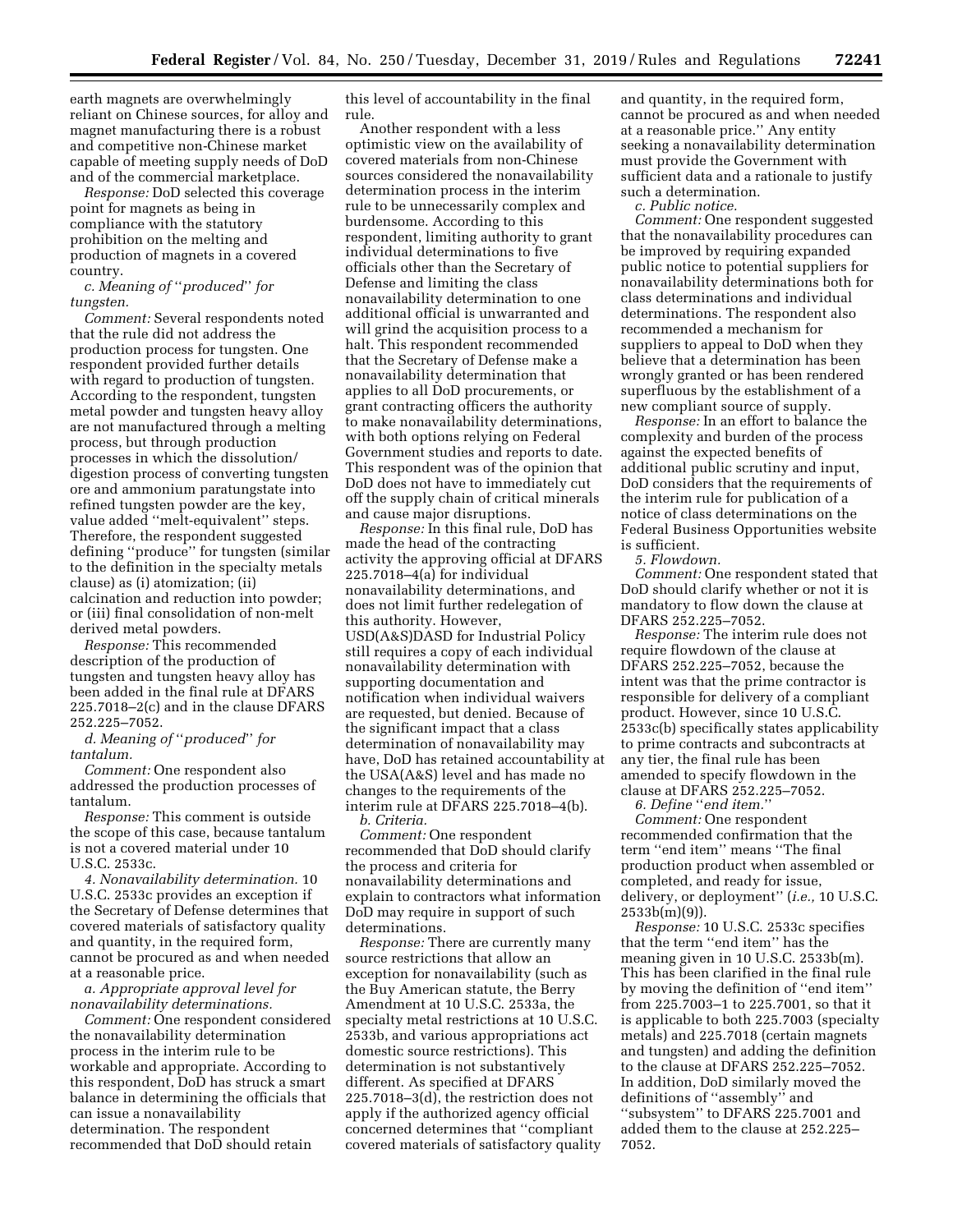*7. Initial regulatory flexibility analysis.* One respondent had several comments on the initial regulatory flexibility analysis (IRFA). For analysis of these comments, see section VI. of this preamble.

### *C. Other Changes*

## *1. Definitions.*

• Included the full definitions of ''bearing component,'' ''component,'' ''end product,'' and ''structural component of a tent'' at DFARS 225.7001, instead of referencing the definitions in the associated clauses.

• Included the full definitions of ''alloy,'' ''commercial derivative military article,'' ''electronic component,'' ''high performance magnet," "produce," "specialty metal," and ''steel'' in DFARS 225.7003–1, rather than just referencing the definitions in the associated specialty metal clauses at DFARS 252.225–7008 and 252.225–7009.

• Moved the definition of ''covered country'' into correct alphabetical order at DFARS 225.7018–1 and 252.225– 7052(a).

*2. Updated acronym.* Revised ''USD(AT&L)'' to read ''USD(A&S)'' in several places at DFARS 225.7003–3.

*3. Nonavailability determination.*  Corrected wording at DFARS 225.7018– 3(d) to more accurately state the conditions for a nonavailability determination.

## **III. Applicability to Contracts at or Below the Simplified Acquisition Threshold and for Commercial Items, Including Commercially Available Offthe-Shelf Items**

The interim rule added a new clause at DFARS 252.225–7052, Restriction on the Acquisition of Certain Magnets and Tungsten, which does not apply to acquisitions below the simplified acquisition threshold (SAT), in accordance with 41 U.S.C. 1905, but applies to contracts for the acquisition of commercial items, except as provided in the statute at 10 U.S.C. 2533c(c)(3). There is no change to the clause or the applicability of the clause in the final rule.

## *A. Applicability to Contracts at or Below the Simplified Acquisition Threshold*

41 U.S.C. 1905 governs the applicability of laws to contracts or subcontracts in amounts not greater than the SAT. It is intended to limit the applicability of laws to such contracts or subcontracts. 41 U.S.C. 1905 provides that if a provision of law contains criminal or civil penalties, or if the FAR Council makes a written determination that it is not in the best interest of the

Federal Government to exempt contracts or subcontracts at or below the SAT, the law will apply to them. The Principal Director, Defense Pricing and Contracting (DPC), is the appropriate authority to make comparable determinations for regulations to be published in the DFARS, which is part of the FAR system of regulations. DoD did not make that determination. Therefore, this rule will not apply below the SAT.

## *B. Applicability to Contracts for the Acquisition of Commercial Items, Including COTS Items*

10 U.S.C. 2375 governs the applicability of laws to DoD contracts and subcontracts for the acquisition of commercial items, including COTS items, and is intended to limit the applicability of laws to contracts and subcontracts for the acquisition of commercial items, including COTS items. 10 U.S.C. 2375 provides that if a provision of law contains criminal or civil penalties, or if the Under Secretary of Defense for Acquisition and Sustainment ((USD) (A&S)) makes a written determination that it is not in the best interest of the Federal Government to exempt commercial item contracts, the provision of law will apply to contracts for the acquisition of commercial items. Due to delegations of authority from USD(A&S), the Principal Director, DPC, is the appropriate authority to make this determination. DoD has made that determination to apply this rule to the acquisition of commercial items, including COTS items, if otherwise applicable.

10 U.S.C. 2533c specifically exempts the acquisition of an end item that is a COTS item, other than a COTS item that is 50 percent or more tungsten by weight, or a mill product that has not been incorporated into an end item, subsystem, assembly, or component. Although 10 U.S.C. 2533c does not refer to 10 U.S.C. 2375 and provide that, notwithstanding those statutes it shall be applicable to contracts for the procurement of commercial items, it is the clear intent of the statute to cover commercial items, other than those specifically exempted. Therefore, DoD has signed a determination of applicability to acquisitions of commercial items, except as exempted in the statute.

#### **IV. Executive Orders 12866 and 13563**

Executive Orders (E.O.s) 12866 and 13563 direct agencies to assess all costs and benefits of available regulatory alternatives and, if regulation is necessary, to select regulatory approaches that maximize net benefits

(including potential economic, environmental, public health and safety effects, distributive impacts, and equity). E.O. 13563 emphasizes the importance of quantifying both costs and benefits, of reducing costs, of harmonizing rules, and of promoting flexibility. This is a significant regulatory action and, therefore, was subject to review under section 6(b) of E.O. 12866, Regulatory Planning and Review, dated September 30, 1993. This rule is not a major rule under 5 U.S.C. 804.

# **V. Executive Order 13771**

This rule is not subject to the requirements of E.O. 13771, because this rule is issued with respect to a national security function of the United States as discussed in section VIII of preamble of the interim rule published at 84 FR 18156. No comments were received on the designation.

### **VI. Regulatory Flexibility Act**

A final regulatory flexibility analysis (FRFA) has been prepared consistent with the Regulatory Flexibility Act, 5 U.S.C. 601, *et seq.* The FRFA is summarized as follows: This rule is required to implement section 871 of the National Defense Authorization act (NDAA) for Fiscal Year (FY) 2019, which is codified at 10 U.S.C. 2533c. The objective of the rule is to prohibit acquisition of sensitive materials (*i.e.*  samarium-cobalt magnets, neodymiumiron-boron magnets, tungsten metal powder, and tungsten heavy alloy or any finished or semi-finished components containing tungsten heavy alloy melted or produced in North Korea, China, Russia, or Iran).

One respondent had several comments in response to the initial regulatory flexibility analysis.

*Comment:* The respondent noted that the statement that ''DoD expects there will be some adjustment period as U.S. and other non-prohibited sources comes on line'' ignores the obvious significant risk of disruption this new prohibition will cause DoD and its suppliers.

*Response:* The IRFA acknowledged that there will be an adjustment period. There is, however, an exception for nonavailability, which may initially be utilized until more non-prohibited sources become available. The final rule has also facilitated nonavailability determinations by reducing the approval level for individual determinations to the head of the contracting activity, with power of redelegation.

*Comment:* The respondent did not agree with the assertion that there are no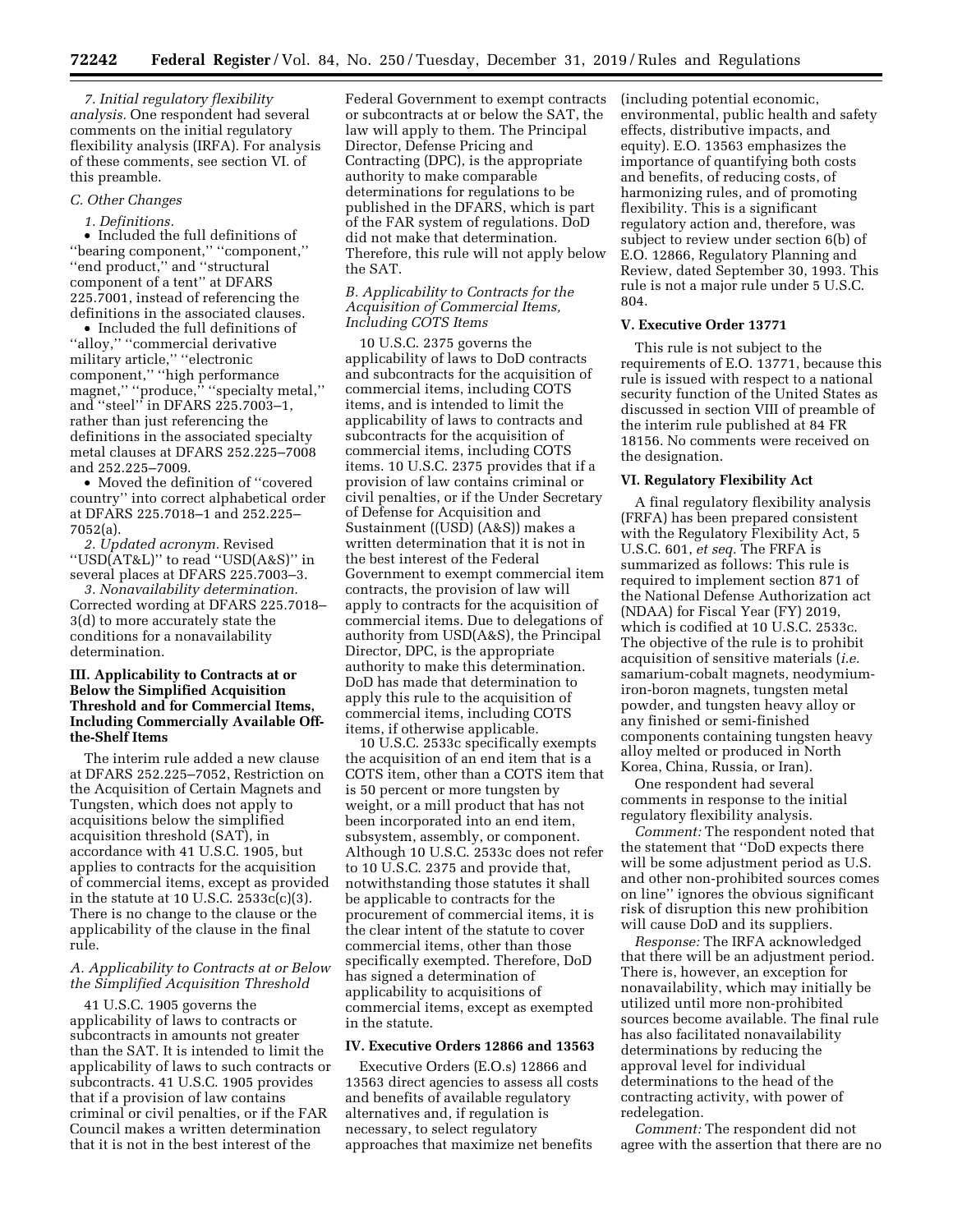projected reporting or recordkeeping requirements as a result of this rule.

*Response:* The rule does not impose any specific reporting or recordkeeping requirements. It does not specify what records must be kept, or for how long. It is up to the Contractor how to track compliance with the rule, without any additional recordkeeping requirements imposed by the Government.

*Comment:* According to the respondent, the rule conflicts with other Federal rules.

*Response:* As stated in the response in section 1.c., the fact that two statutes, and the regulations implementing them, apply different restrictions to the same item does not create a conflict. Rather, the overlapping restrictions must be applied together in harmony, so that, in any given circumstance, the effective requirements can be determined.

Based on Federal Procurement Data System data for FY 2017, DoD awarded in the United States 13,400 contracts that exceeded \$250,000 and were for the acquisition of manufactured end products (excluding those categories that could not include samarium-cobalt magnets, neodymium-iron-boron magnets, or a covered form of tungsten (such as clothing and fabrics, books, or lumber products)). These contracts were awarded to 5,073 unique entities, of which 3,074 were small entities. It is not known what percentage of these awards involved samarium-cobalt magnets, neodymium-iron-boron magnets, or a covered form of tungsten, or what lesser percentage might involve such materials from China, North Korea, Russia, or Iran.

As discussed above, there are no projected reporting or recordkeeping requirements in this rule. However, based on this rule, there may be compliance costs to track the origin of covered materials.

DoD is exempting acquisitions equal to or less than the SAT in accordance with 41 U.S.C. 1905. DoD was unable to identify any other alternatives that would reduce burden on small businesses and still meet the objectives of the statute.

### **VII. Paperwork Reduction Act**

The rule does not contain any information collection requirements that require the approval of the Office of Management and Budget under the Paperwork Reduction Act (44 U.S.C. chapter 35).

# **List of Subjects in 48 CFR Parts 212, 225, and 252**

Government procurement.

### **Jennifer Lee Hawes,**

*Regulatory Control Officer, Defense Acquisition Regulations System.* 

Accordingly, the interim rule amending 48 CFR parts 212, 225, and 252, which was published in the **Federal Register** at 84 FR 18156 on April 30, 2019, is adopted as a final rule with the following changes:

■ 1. The authority citation for 48 CFR parts 225 and 252 continues to read as follows:

**Authority:** 41 U.S.C. 1303 and 48 CFR chapter 1.

# **PART 225—FOREIGN ACQUISITION**

■ 2. Revise section 225.7001 to read as follows:

## **225.7001 Definitions.**

As used in this subpart—

*Assembly* means an item forming a portion of a system or subsystem that— (1) Can be provisioned and replaced

as an entity; and

(2) Incorporates multiple, replaceable parts.

*Bearing components* means the bearing element, retainer, inner race, or outer race.

*Component* means any item supplied to the Government as part of an end item or of another component except that for use in 225.7007, the term means an article, material, or supply incorporated directly into an end product.

*End item,* as used in sections 225.7003 and 225.7018, means the final production product when assembled or completed and ready for delivery under a line item of the contract (10 U.S.C.  $2533b(m)$ ).

*End product* means supplies delivered under a line item of the contract.

*Hand or measuring tools* means those tools listed in Federal supply

classifications 51 and 52, respectively. *Structural component of a tent*—

(1) Means a component that contributes to the form and stability of the tent (*e.g.,* poles, frames, flooring, guy ropes, pegs); and

(2) Does not include equipment such as heating, cooling, or lighting.

*Subsystem* means a functional grouping of items that combine to perform a major function within an end item, such as electrical power, altitude control, and propulsion.

■ 3. Amend section 225.7003-1 by-

■ a. Removing paragraphs (a) and (c);

# ■ b. Removing the paragraph (b) designation for the definition

''Automotive item''; and

■ c. Adding, in alphabetical order, the definitions of ''Alloy'', ''Commercial derivative military article'', ''Electronic component'', ''High performance magnet", "Produce", "Specialty metal", and ''Steel''.

The additions read as follows:

## **225.7003–1 Definitions.**

As used in this section— *Alloy* means a metal consisting of a mixture of a basic metallic element and one or more metallic, or non-metallic, alloying elements.

(1) For alloys named by a single metallic element (*e.g.,* titanium alloy), it means that the alloy contains 50 percent or more of the named metal (by mass).

(2) If two metals are specified in the name (*e.g.,* nickel-iron alloy), those metals are the two predominant elements in the alloy, and together they constitute 50 percent or more of the alloy (by mass).

\* \* \* \* \* *Commercial derivative military article*  means an item acquired by the Department of Defense that is or will be produced using the same production facilities, a common supply chain, and the same or similar production processes that are used for the production of articles predominantly used by the general public or by nongovernmental entities for purposes other than governmental purposes.

*Electronic component* means an item that operates by controlling the flow of electrons or other electrically charged particles in circuits, using interconnections of electrical devices such as resistors, inductors, capacitors, diodes, switches, transistors, or integrated circuits. The term does not include structural or mechanical parts of an assembly containing an electronic component and does not include any high performance magnets that may be used in the electronic component.

*High performance magnet* means a permanent magnet that obtains a majority of its magnetic properties from rare earth metals (such as samarium).

*Produce* means—

- (1) Atomization;
- (2) Sputtering; or

(3) Final consolidation of non-melt derived metal powders.

*Specialty metal* means—

(1) Steel—

(i) With a maximum alloy content exceeding one or more of the following limits: manganese, 1.65 percent; silicon, 0.60 percent; or copper, 0.60 percent; or

(ii) Containing more than 0.25 percent of any of the following elements: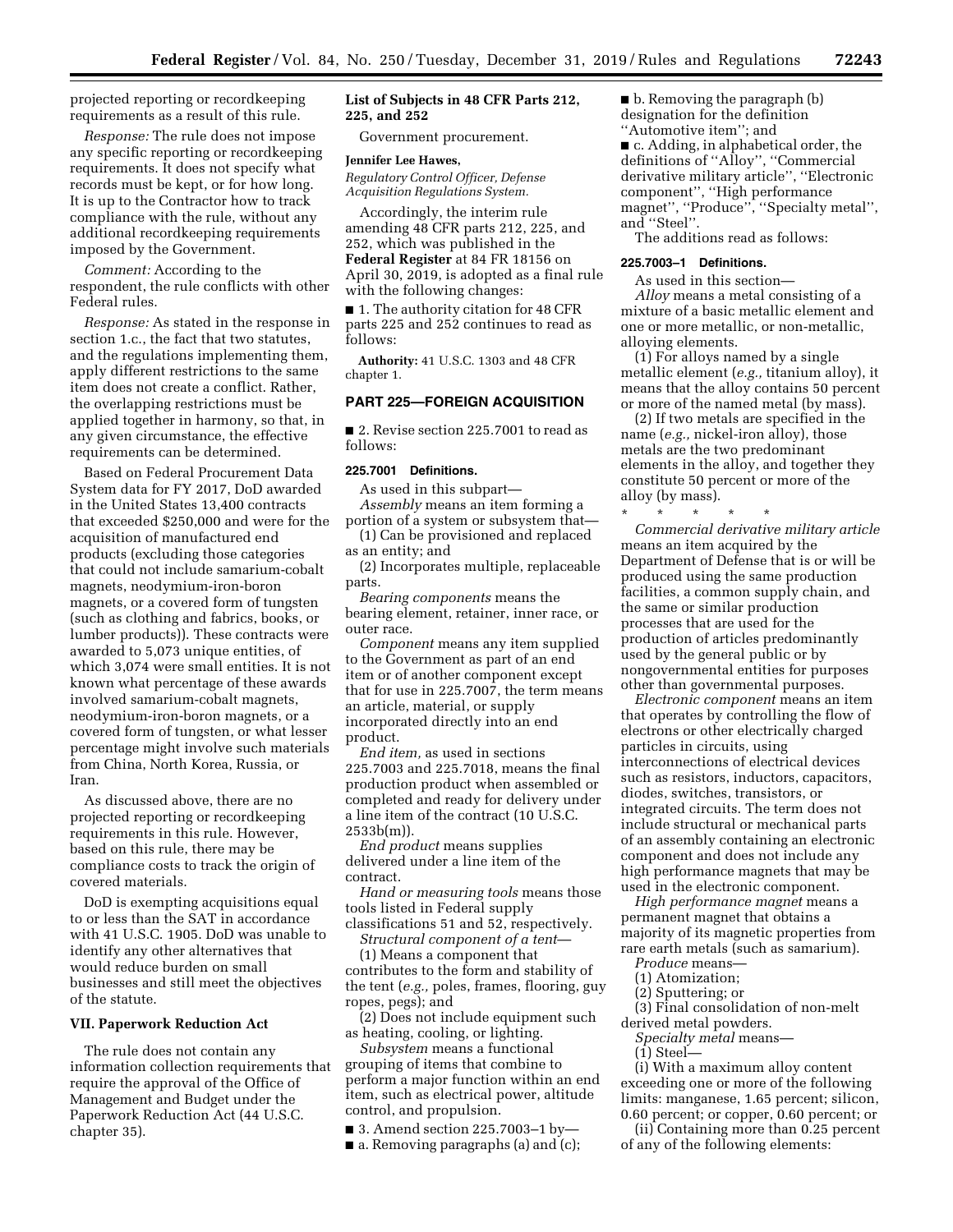aluminum, chromium, cobalt, molybdenum, nickel, niobium (columbium), titanium, tungsten, or vanadium;

(2) Metal alloys consisting of—

(i) Nickel or iron-nickel alloys that contain a total of alloying metals other than nickel and iron in excess of 10 percent; or

(ii) Cobalt alloys that contain a total of alloying metals other than cobalt and iron in excess of 10 percent;

(3) Titanium and titanium alloys; or

(4) Zirconium and zirconium alloys.

*Steel* means an iron alloy that includes between .02 and 2 percent carbon and may include other elements.

■ 4. Amend section 225.7003-3 by-■ a. Revising paragraph (b)(5)

introductory text; and

■ b. In paragraphs (b)(5)(ii) introductory text, (b)(5)(ii)(A) and (B) introductory text,  $(c)(2)$ ,  $(d)$  introductory text,  $(d)(1)$ and (2) introductory text, and (d)(2)(ii), removing ''USD(AT&L)'' wherever they appear and adding ''USD(A&S)'' in its place.

The revision reads as follows:

## **225.7003–3 Exceptions.**

\* \* \* \* \* (b) \* \* \*

(5) Specialty metal in any of the items listed in 225.7003–2 if the USD(A&S), or an official authorized in accordance with paragraph (b)(5)(i) of this section, determines that specialty metal melted or produced in the United States cannot be acquired as and when needed at a fair and reasonable price in a satisfactory quality, a sufficient quantity, and the required form (*i.e.,* a domestic nonavailability determination). In accordance with 10 U.S.C. 2533b(m)(4), the term ''required form'' in this section refers to the form of the mill product, such as bar, billet, wire, slab, plate, or sheet, in the grade appropriate for the production of a finished end item to be delivered to the Government under this contract; or a finished component assembled into an end item to be delivered to the Government under the contract. See guidance in PGI 225.7003–3(b)(5).

\* \* \* \* \* ■ 5. Amend section 225.7018–1 by– ■ a. Redesignating the definitions of ''Covered country'' and ''Covered material'' in alphabetical order; and ■ b. Adding, in alphabetical order, the definitions of ''Electronic device'' and ''Tungsten heavy alloy''.

The additions read as follows:

## **225.7018–1 Definitions.**  \* \* \* \* \*

*Electronic device* means an item that operates by controlling the flow of

electrons or other electrically charged particles in circuits, using interconnections such as resistors, inductors, capacitors, diodes, switches, transistors, or integrated circuits.

*Tungsten heavy alloy* means a tungsten base pseudo alloy that—

(1) Meets the specifications of ASTM B777 or SAE–AMS–T–21014 for a particular class of tungsten heavy alloy; or

(2) Contains at least 90 percent tungsten in a matrix of other metals (such as nickel-iron or nickel-copper) and has density of at least 16.5 g/cm3).

■ 6. Amend section 225.7018–2 by— ■ a. Redesignating paragraphs (b)(1) and

 $(2)$  as  $(b)(i)$  and  $(ii);$ 

■ b. Redesignating paragraph (b)

introductory text as paragraph (b)(1);

■ c. Redesignating paragraph (c) as

paragraph (b)(2); and

■ d. Adding a new paragraph (c). The addition reads as follows:

## **225.7018–2 Restriction.**

\* \* \* \* \* (c) For production of tungsten metal powder and tungsten heavy alloy, this restriction includes—

(1) Atomization;

(2) Calcination and reduction into powder;

(3) Final consolidation of non-melt derived metal powders; and

(4) All subsequent phases of production of tungsten metal powder, tungsten heavy alloy, or any finished or semi-finished component containing tungsten heavy alloy.

■ 7. Amend section 225.7018-3 by- $\blacksquare$  a. Revising paragraph (c)(1)

introductory text;

■ b. In paragraph (c)(1)(ii), removing

''had'' and adding ''has'' in its place;

 $\blacksquare$  c. Revising paragraph (c)(2); and

■ d. Revising paragraph (d). The revisions read as follows:

# **225.7018–3 Exceptions.**

\* \* \* \* \* (c) \* \* \*

(1) A commercially available off-theshelf item (but see PGI 225.7018– 3(c)(1)(i) with regard to commercially available samarium-cobalt magnets), other than—

\* \* \* \* \* (2) An electronic device, unless the Secretary of Defense, upon the recommendation of the Strategic Materials Protection Board pursuant to 10 U.S.C. 187 determines that the domestic availability of a particular electronic device is critical to national security (but see PGI 225.7018–  $3(c)(1)(ii)$  with regard to samariumcobalt magnets used in electronic components); or

\* \* \* \* \*

(d) If the authorized agency official concerned determines that compliant covered materials of satisfactory quality and quantity, in the required form, cannot be procured as and when needed at a reasonable price.

(1) For tungsten heavy alloy, the term ''required form'' refers to the form of the mill product, such as bar, billet, wire, slab, plate, or sheet, in the grade appropriate for the production of a finished end item to be delivered to the Government under this contract; or a finished component assembled into an end item to be delivered to the Government under the contract.

(2) For samarium-cobalt magnets or neodymium-iron-boron magnets, the term ''required form'' refers to the form and properties of the magnets.

■ 8. Amend section 225.7018–4 by—

■ a. Revising paragraph (a)(1);

■ b. Removing paragraph (a)(3);

■ c. Redesignating paragraph (a)(4) as paragraph (a)(3); and

■ d. In the newly redesignated

paragraph (a)(3), removing ''PGI

225.7018–4(a)(4)'' and adding ''PGI 225.7018–4(a)(3)'' in its place.

# The revision reads as follows:

# **225.7018–4 Nonavailability determination.**

 $(a) * * * *$ 

(1) The head of the contracting activity is authorized to make a nonavailability determination described in 225.7018–3(d) on an individual basis (*i.e.,* applies to only one contract). \* \* \* \* \*

# **PART 252—SOLICITATION PROVISIONS AND CONTRACT CLAUSES**

■ 9. Amend section 252.225–7009 by— ■ a. Removing the clause date "(OCT 2014)'' and adding ''(DEC 2019)'' in its place;

- b. In paragraph (a), removing the definition of ''Required form''; and
- c. Revising paragraph (c)(5)(iii). The revision reads as follows:

### **252.225–7009 Restriction on Acquisition of Certain Articles Containing Specialty Metals.**

- $\star$   $\qquad$   $\star$   $\qquad$   $\star$
- (c) \* \* \*
- $(5) * * * *$

(iii) The required form. In accordance with 10 U.S.C. 2533b(m)(4), the term ''required form'' in this clause refers to the form of the mill product, such as bar, billet, wire, slab, plate, or sheet, in the grade appropriate for the production of a finished end item to be delivered to the Government under this contract; or a finished component assembled into